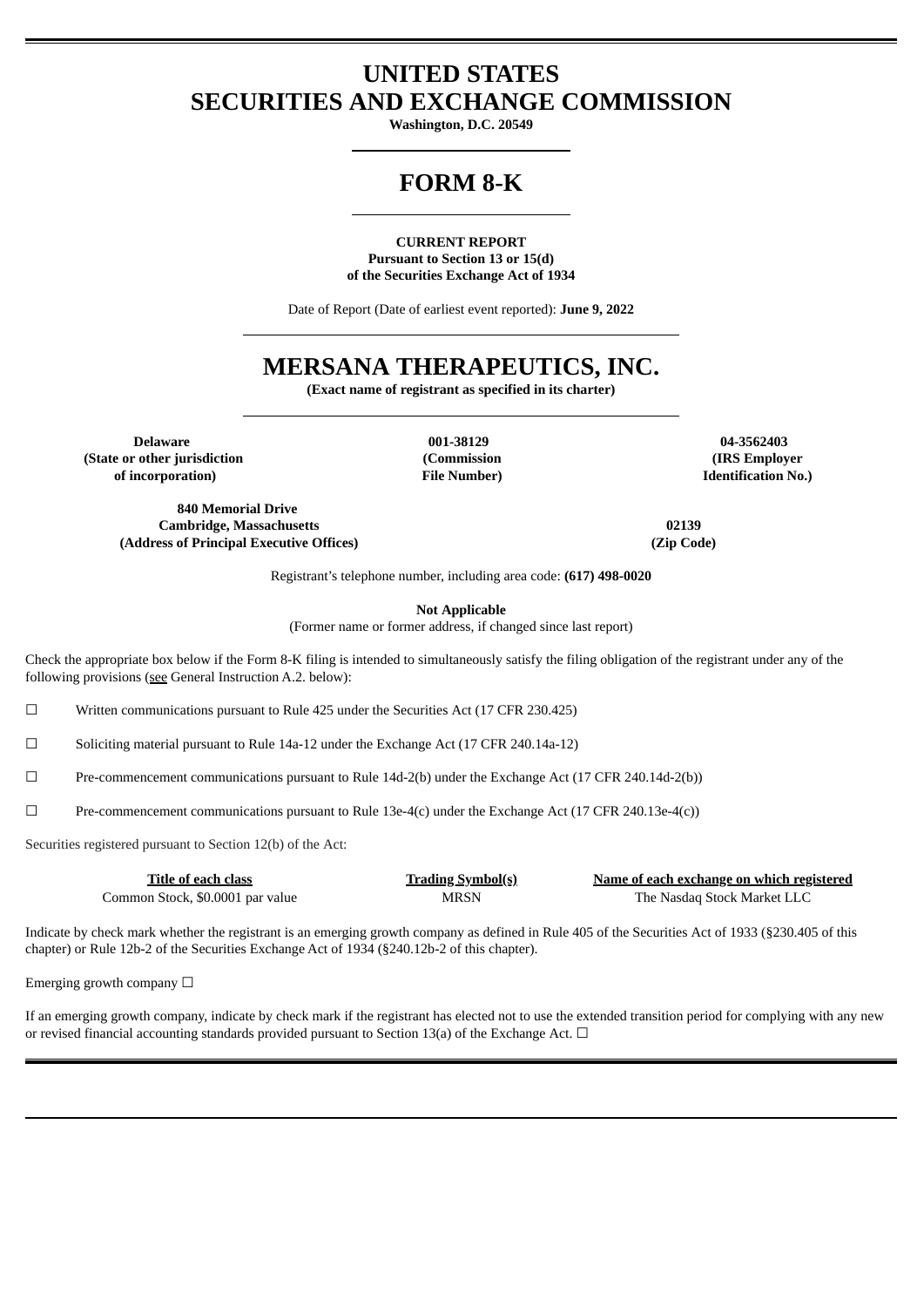## **Item 5.03 Amendments to Articles of Incorporation or Bylaws; Change in Fiscal Year.**

On June 9, 2022, Mersana Therapeutics, Inc. (the "Company") filed with the Secretary of State of the State of Delaware an amendment (the "Amendment") to the Company's Fifth Amended and Restated Certificate of Incorporation (the "Certificate of Incorporation") to increase the number of authorized shares of common stock, \$0.0001 par value per share, (the "Common Stock") from 175,000,000 to 350,000,000. The Amendment became effective on June 9, 2022 upon filing with the Secretary of State of Delaware.

## **Item 5.07 Submission of Matters to a Vote of Security Holders**

On June 9, 2022, the Company held its 2022 Annual Meeting of Stockholders (the "Annual Meeting"), at which a quorum was present. At the Annual Meeting, the stockholders of the Company voted on the following four proposals: (1) to elect three Class II directors to serve until the Company's 2025 Annual Meeting of Stockholders and until their successors have been duly elected and qualified ("Proposal 1"), (2) to ratify the selection of Ernst & Young LLP as the Company's independent registered public accounting firm for the fiscal year ending December 31, 2022 ("Proposal 2"), (3) to approve, on a non-binding, advisory basis, the compensation of the Company's named executive officers, as disclosed in the Company's definitive proxy statement on Schedule 14A filed by the Company with the U.S. Securities and Exchange Commission on April 29, 2022 ("Proposal 3") and (4) to approve an amendment to the Company's Certificate of Incorporation to increase the number of authorized shares of Common Stock from 175,000,000 to 350,000,000 ("Proposal 4"). The final results of the voting on each proposal are set forth below.

## **Proposal 1 - Election of Directors**

The Company's stockholders elected the three persons listed below as Class II directors, each to serve until the Company's 2025 Annual Meeting of Stockholders and until their respective successors are duly elected and qualified. The votes cast were as follows:

| <b>Nominees</b>                | For        | Withhold   | <b>Broker Non-Votes</b> |
|--------------------------------|------------|------------|-------------------------|
| Allene M. Diaz                 | 53,799,152 | 20.146.322 | 9.826.119               |
| Andrew A. F. Hack, M.D., Ph.D. | 52.483.663 | 21.461.811 | 9.826.119               |
| Kristen Hege, M.D.             | 46,368,816 | 27.576.658 | 9,826,119               |

## **Proposal 2 – Ratification of Selection of Independent Registered Public Accounting Firm**

The Company's stockholders approved Proposal 2. The votes cast were as follows:

| For                   | <b>Against</b> | Abstain |
|-----------------------|----------------|---------|
| orr orr<br>83,355,355 |                |         |

## **Proposal 3 – Advisory Vote on Executive Compensation**

The Company's stockholders did not approve Proposal 3. The votes cast were as follows:

| For        | <b>Against</b> | Abstain | <b>Broker Non-Votes</b> |
|------------|----------------|---------|-------------------------|
| 32,599,465 | 40,822,166     | 523.843 | 9,826,119               |

## Proposal 4 - Approval of Amendment to Certificate of Amendment to Certificate of Incorporate to Increase Authorized Shares of Common Stock

The Company's stockholders approved Proposal 4. The votes cast were as follows:

| For        | <b>Against</b> | Abstain |
|------------|----------------|---------|
| 72,173,407 | 11,550,718     | 47,468  |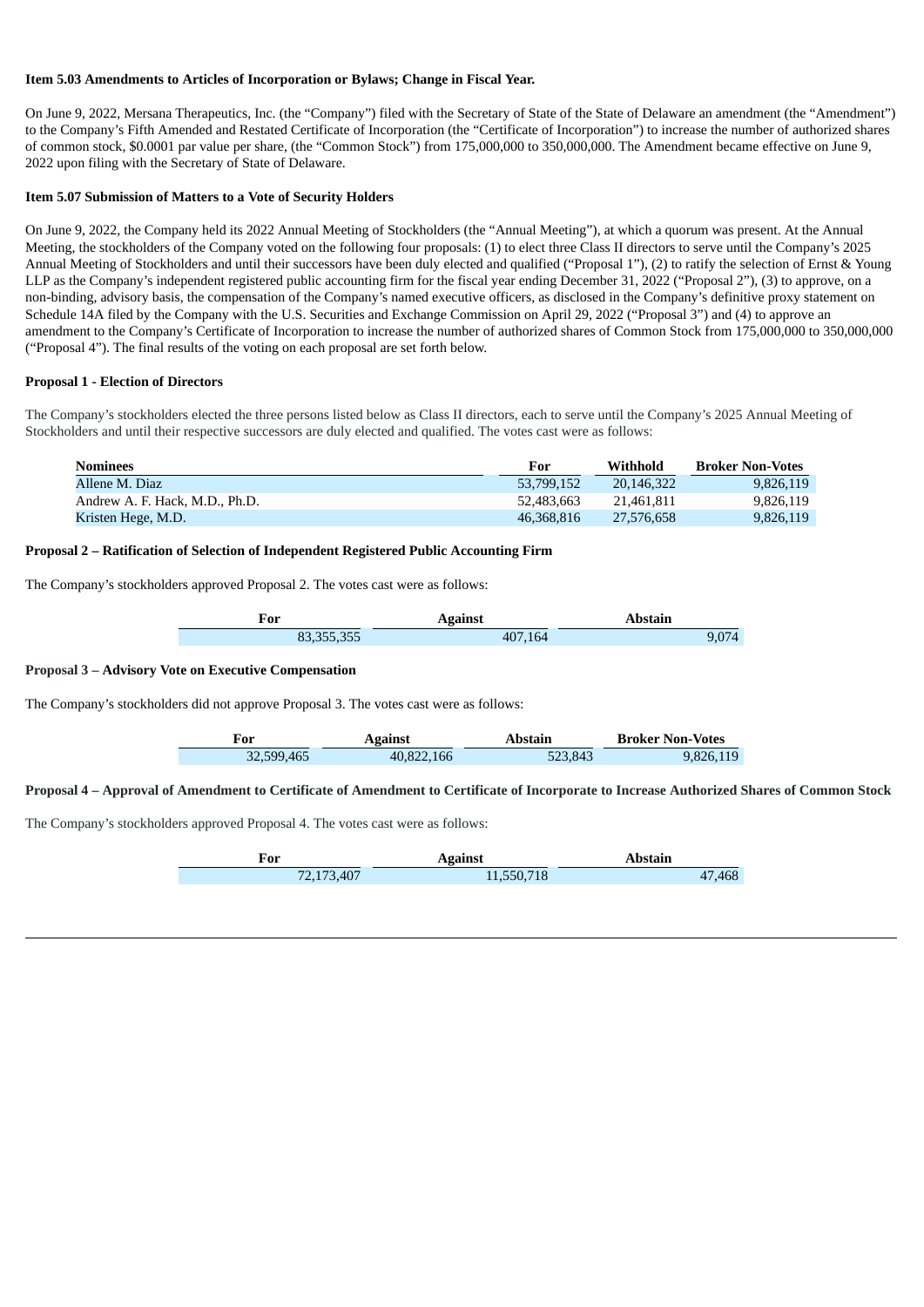## **Item 9.01. Financial Statements and Exhibits.**

(d) Exhibits

| Exhibit No. | <b>Description</b>                                                                       |
|-------------|------------------------------------------------------------------------------------------|
|             | Fifth Amended and Restated Certificate of Incorporation, as amended, as of June 9, 2022. |
| 104         | Cover Page Interactive Data File (embedded within the Inline XBRL document).             |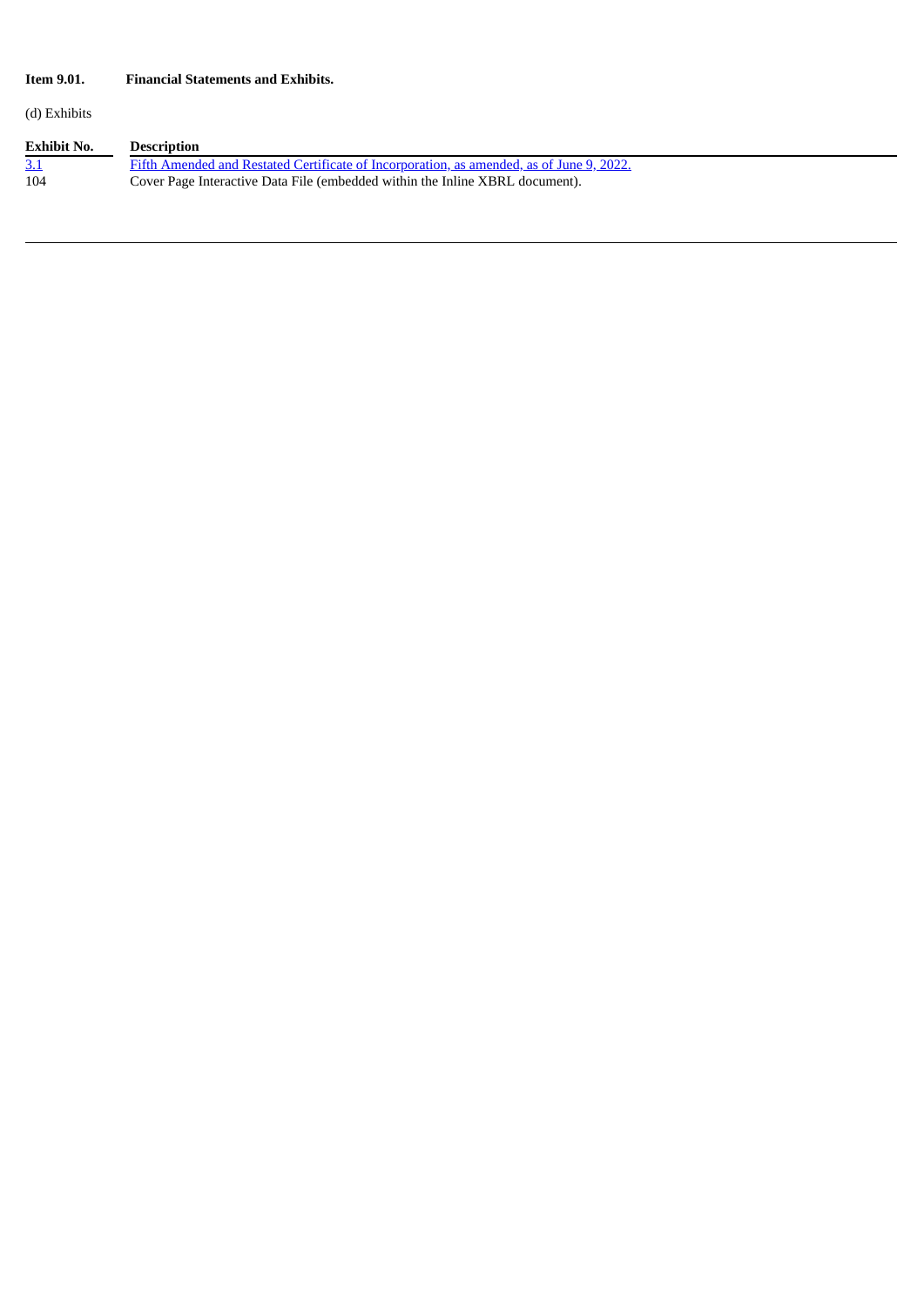## **SIGNATURES**

Pursuant to the requirements of the Securities Exchange Act of 1934, the registrant has duly caused this report to be signed on its behalf by the undersigned hereunto duly authorized.

## **MERSANA THERAPEUTICS, INC.**

Date: June 10, 2022 By: /s/ Alejandra Carvajal

Alejandra Carvajal Senior Vice President, Chief Legal Officer and Secretary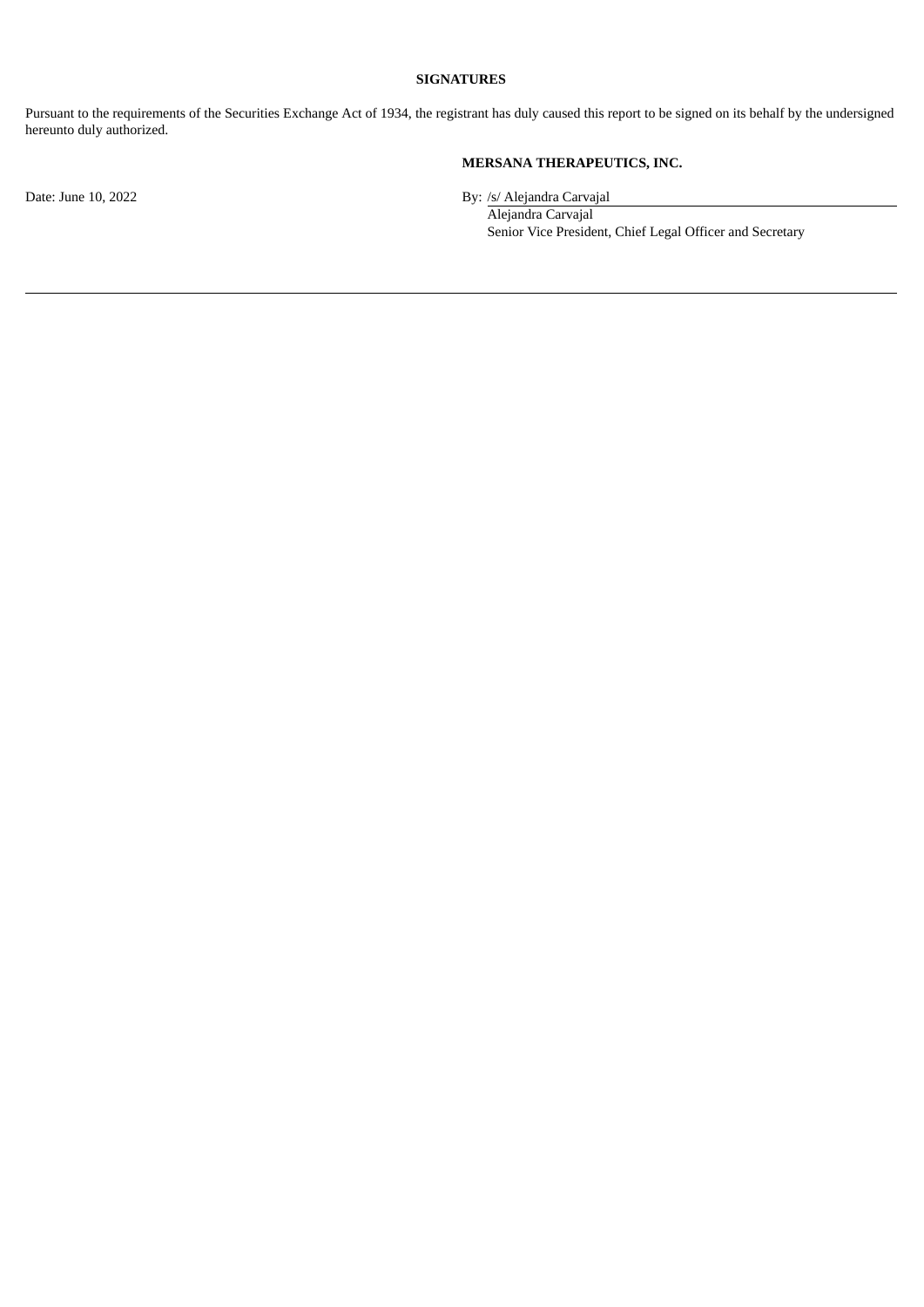## **FIFTH AMENDED AND RESTATED**

### **CERTIFICATE OF INCORPORATION**

#### **OF**

## **MERSANA THERAPEUTICS, INC.**

*(Composite document reflecting amendments through June 9, 2022)*

#### ARTICLE I — NAME

<span id="page-4-0"></span>The name of the corporation is Mersana Therapeutics, Inc. (the "Corporation").

#### ARTICLE II — REGISTERED OFFICE AND AGENT

The address of the Corporation's registered office in the State of Delaware is located at Corporation Trust Center, 1209 Orange Street, in the City of Wilmington, County of New Castle 19801. The name of its registered agent at such address is The Corporation Trust Company.

## ARTICLE III — PURPOSE

The purpose of the Corporation is to engage in any lawful act or activity for which corporations may be organized under the General Corporation Law of the State of Delaware (the "DGCL").

## ARTICLE IV — CAPITALIZATION

(a) Authorized Shares. The total number of shares of stock which the Corporation shall have authority to issue is 375,000,000, consisting of 350,000,000 shares of Common Stock, par value \$0.0001 per share ("Common Stock"), and 25,000,000 shares of Preferred Stock, par value \$0.0001 per share ("Preferred Stock"). Such stock may be issued from time to time by the Corporation for such consideration as may be fixed by the board of directors of the Corporation (the "Board of Directors").

(b) Common Stock. Subject to the powers, preferences and rights of any Preferred Stock, including any series thereof, having any preference or priority over, or rights superior to, the Common Stock and except as otherwise provided by law and this Article IV, the holders of the Common Stock shall have and possess all powers and voting and other rights pertaining to the stock of the Corporation.

(i) *Voting*. Each holder of Common Stock shall be entitled to one vote for each share of Common Stock held of record by such holder on all matters on which stockholders generally are entitled to vote; provided, that, except as otherwise required by law, holders of Common Stock shall have no voting power with respect to, and shall not be entitled to vote on, any amendment to this Fifth Amended and Restated Certificate of Incorporation (including any certificate of designations relating to any series of Preferred Stock) that relates solely to the terms of one or more outstanding series of Preferred Stock if the holders of such affected series are entitled, either separately or together with the holders of one or more other such series, to vote thereon pursuant to this Fifth Amended and Restated Certificate of Incorporation (including any certificate of designations relating to any series of Preferred Stock) or pursuant to the DGCL. There shall be no cumulative voting.

(ii) *Dividends*. Dividends of cash or property may be declared and paid on the Common Stock from funds lawfully available therefor as and when determined by the Board of Directors and subject to any preferential dividend rights of any then outstanding Preferred Stock. Except as otherwise provided by the DGCL or this Fifth Amended and Restated Certificate of Incorporation, the holders of record of Common Stock shall share ratably in all dividends payable in cash, stock or otherwise and other distributions, whether in respect of liquidation or dissolution (voluntary or involuntary) or otherwise.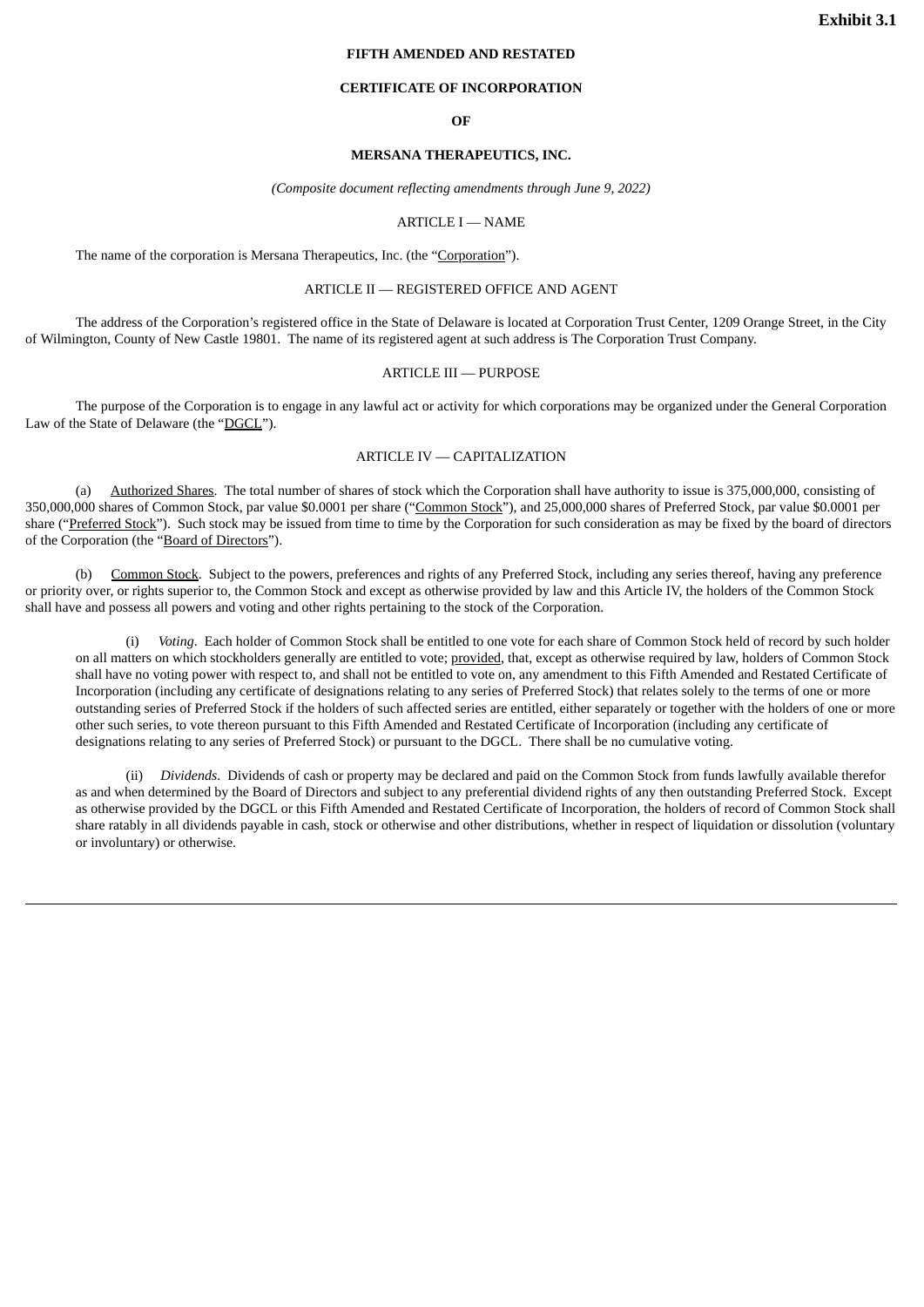(iii) *No Preemptive Rights*. The holders of the Common Stock shall have no preemptive rights to subscribe for any shares of any class of stock of the Corporation whether now or hereafter authorized.

(iv) *No Conversion Rights*. The Common Stock shall not be convertible into, or exchangeable for, shares of any other class or classes or of any other series of the same class of the Corporation's capital stock.

(v) *Liquidation Rights*. Upon the dissolution, liquidation or winding up of the affairs of the Corporation, whether voluntary or involuntary, after payment or provision for payment of the debts and liabilities of the Corporation and of the preferential and other amounts, if any, to which the holders of Preferred Stock shall be entitled, holders of Common Stock shall be entitled to receive all assets of the Corporation available for distribution to its stockholders, ratably in proportion to the number of shares held by each such stockholder. A merger or consolidation of the Corporation with or into any other corporation or other entity or a sale or conveyance of all or any part of the assets of the Corporation, in any such case that does not in fact result in the liquidation of the Corporation and the distribution of assets to its stockholders, shall not be deemed to be a voluntary or involuntary liquidation or dissolution or winding up of the Corporation within the meaning of this Article IV(b) (v).

(c) Preferred Stock. Shares of Preferred Stock may be issued in one or more series, from time to time, with each such series to consist of such number of shares and to have such voting powers relative to other classes or series of Preferred Stock, if any, or Common Stock, full or limited or no voting powers, and such designations, preferences and relative, participating, optional or other rights, and the qualifications, limitations or restrictions thereof, as shall be stated in the resolution or resolutions providing for the issuance of such series adopted by the Board of Directors, and the Board of Directors is hereby expressly vested with the authority, to the full extent now or hereafter provided by applicable law, to adopt any such resolution or resolutions. Except as otherwise provided in this Fifth Amended and Restated Certificate of Incorporation, no vote of the holders of the Preferred Stock or Common Stock shall be a prerequisite to the designation or issuance of any shares of any series of the Preferred Stock authorized by and complying with the conditions of this Fifth Amended and Restated Certificate of Incorporation, the right to have such vote being expressly waived by all present and future holders of the capital stock of the Corporation. Any shares of Preferred Stock that are redeemed, purchased or acquired by the Corporation may be reissued except as otherwise provided by law or this Fifth Amended and Restated Certificate of Incorporation. Different series of Preferred Stock shall not be construed to constitute different classes of shares for the purposes of voting by classes unless expressly provided in the resolution or resolutions providing for the issue of such series adopted by the Board of Directors.

(d) No Class Vote on Changes in Authorized Number of Shares of Preferred Stock. Subject to the rights of the holders of any series of Preferred Stock pursuant to the terms of this Fifth Amended and Restated Certificate of Incorporation, any certificate of designations or any resolution or resolutions providing for the issuance of such series of stock adopted by the Board of Directors, the number of authorized shares of Preferred Stock may be increased or decreased (but not below the number of shares thereof then outstanding) by the affirmative vote of the holders of a majority of the Common Stock irrespective of the provisions of Section 242(b)(2) of the DGCL.

## ARTICLE V — BOARD OF DIRECTORS

(a) Number of Directors; Vacancies and Newly Created Directorships. The number of directors constituting the Board of Directors shall be not fewer than three (3) and not more than fifteen (15), each of whom shall be a natural person. Subject to the previous sentence and rights of the holders of any series of Preferred Stock to elect directors, the precise number of directors shall be fixed exclusively pursuant to a resolution adopted by the Board of Directors. Vacancies and newly created directorships shall be filled exclusively by vote of a majority of the directors then in office, even if less than a quorum, or by a sole remaining director, except that any vacancy created by the removal of a director by the stockholders for cause shall only be filled, in addition to any other vote otherwise required by law, by vote of a majority of the outstanding shares of Common Stock. No decrease in the number of directors constituting the Board of Directors shall shorten the term of any incumbent director. A director elected to fill a vacancy shall be elected for the unexpired term of his or her predecessor in office, and a director chosen to fill a position resulting from an increase in the number of directors shall hold office until the next election of the class for which such director shall have been chosen, subject to the election and qualification of his or her successor and to his or her earlier death, resignation or removal.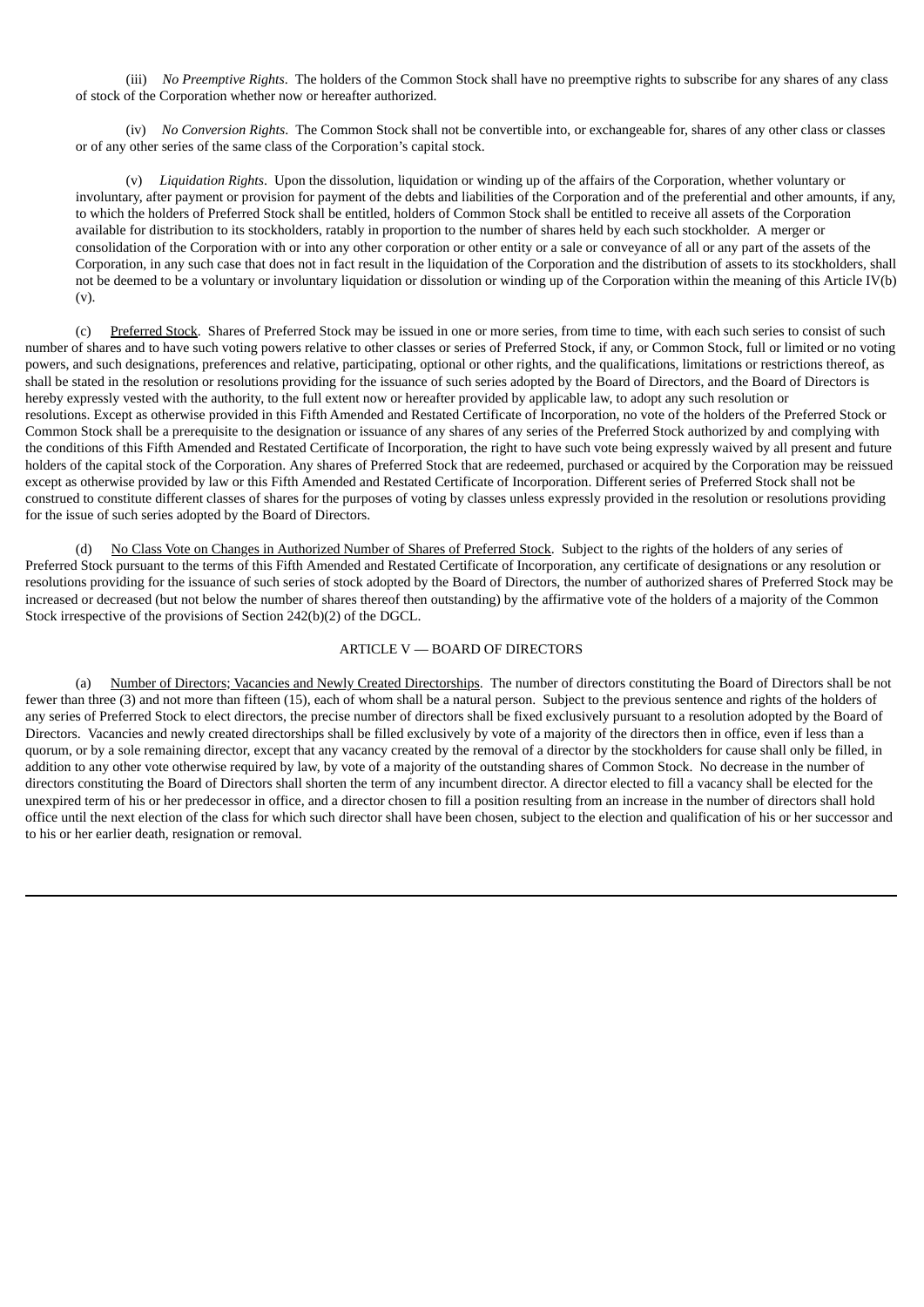(b) Classified Board of Directors. Subject to the rights of the holders of any series of Preferred Stock to elect directors, the Board of Directors (other than those directors elected by the holders of any series of Preferred Stock) shall be classified into three classes: Class I; Class II; and Class III. Each class shall consist, as nearly equal in number as possible, of one-third of the total number of directors constituting the entire Board of Directors and the allocation of directors among the three classes shall be determined by the Board of Directors. The initial Class I Directors shall serve for a term expiring at the first annual meeting of stockholders of the Corporation following the filing of this Fifth Amended and Restated Certificate of Incorporation; the initial Class II Directors shall serve for a term expiring at the second annual meeting of stockholders following the filing of this Fifth Amended and Restated Certificate of Incorporation; and the initial Class III Directors shall serve for a term expiring at the third annual meeting of stockholders following the filing of this Fifth Amended and Restated Certificate of Incorporation. Each director in each class shall hold office until his or her successor is duly elected and qualified or until his or her earlier death, resignation or removal. At each annual meeting of stockholders beginning with the first annual meeting of stockholders following the filing of this Fifth Amended and Restated Certificate of Incorporation, the successors of the class of directors whose term expires at that meeting shall be elected to hold office for a term expiring at the annual meeting of stockholders to be held in the third year following the year of their election, with each director in each such class to hold office until his or her successor is duly elected and qualified or until his or her earlier death, resignation or removal. If the number of directors is changed, any increase or decrease shall be apportioned among the classes so as to maintain the number of directors in each class as nearly equal as possible and such apportionment shall be determined by the Board of Directors.

Removal. Subject to the rights of the holders of any series of Preferred Stock to elect directors, the directors of the Corporation may be removed only for cause by the affirmative vote of the holders of at least seventy-five percent (75%) of the voting power of the outstanding shares of capital stock of the Corporation entitled to vote generally in the election of directors, voting together as a single class, at a meeting of the stockholders called for that purpose.

### ARTICLE VI — LIMITATION OF DIRECTOR LIABILITY

To the fullest extent that the DGCL or any other law of the State of Delaware (as they exist on the date hereof or as they may hereafter be amended) permits the limitation or elimination of the liability of directors, no director of the Corporation shall be liable to the Corporation or its stockholders for monetary damages for breach of fiduciary duty as a director. No amendment to, or modification or repeal of, this Article VI shall adversely affect any right or protection of a director of the Corporation existing hereunder with respect to any state of facts existing or act or omission occurring, or any cause of action, suit or claim that, but for this Article VI, would accrue or arise, prior to such amendment, modification or repeal. If, after this Fifth Amended and Restated Certificate of Incorporation is filed with the Secretary of State of the State of Delaware, the DGCL or such other law is amended to authorize corporate action further eliminating or limiting the personal liability of directors, then the liability of a director of the Corporation shall be eliminated or limited to the fullest extent permitted by the DGCL or such other law, as so amended.

## ARTICLE VII — MEETINGS OF STOCKHOLDERS

(a) No Action by Written Consent. Except as otherwise provided for or fixed pursuant to any resolution or resolutions of the Board of Directors providing for the issuance of Preferred Stock, any action required or permitted to be taken by the stockholders of the Corporation may be effected only at a duly called annual or special meeting of stockholders of the Corporation and may not be effected by any consent in writing by such stockholders.

(b) Special Meetings of Stockholders. Subject to the rights of the holders of any series of Preferred Stock, and to the requirements of applicable law, special meetings of stockholders of the Corporation may be called only by or at the direction of the Board of Directors pursuant to a written resolution adopted by a majority of the total number of directors which the Corporation would have if there were no vacancies. Any business transacted at any special meeting of stockholders shall be limited to matters relating to the purpose or purposes stated in the notice of meeting.

(c) Election of Directors by Written Ballot. Election of directors need not be by written ballot.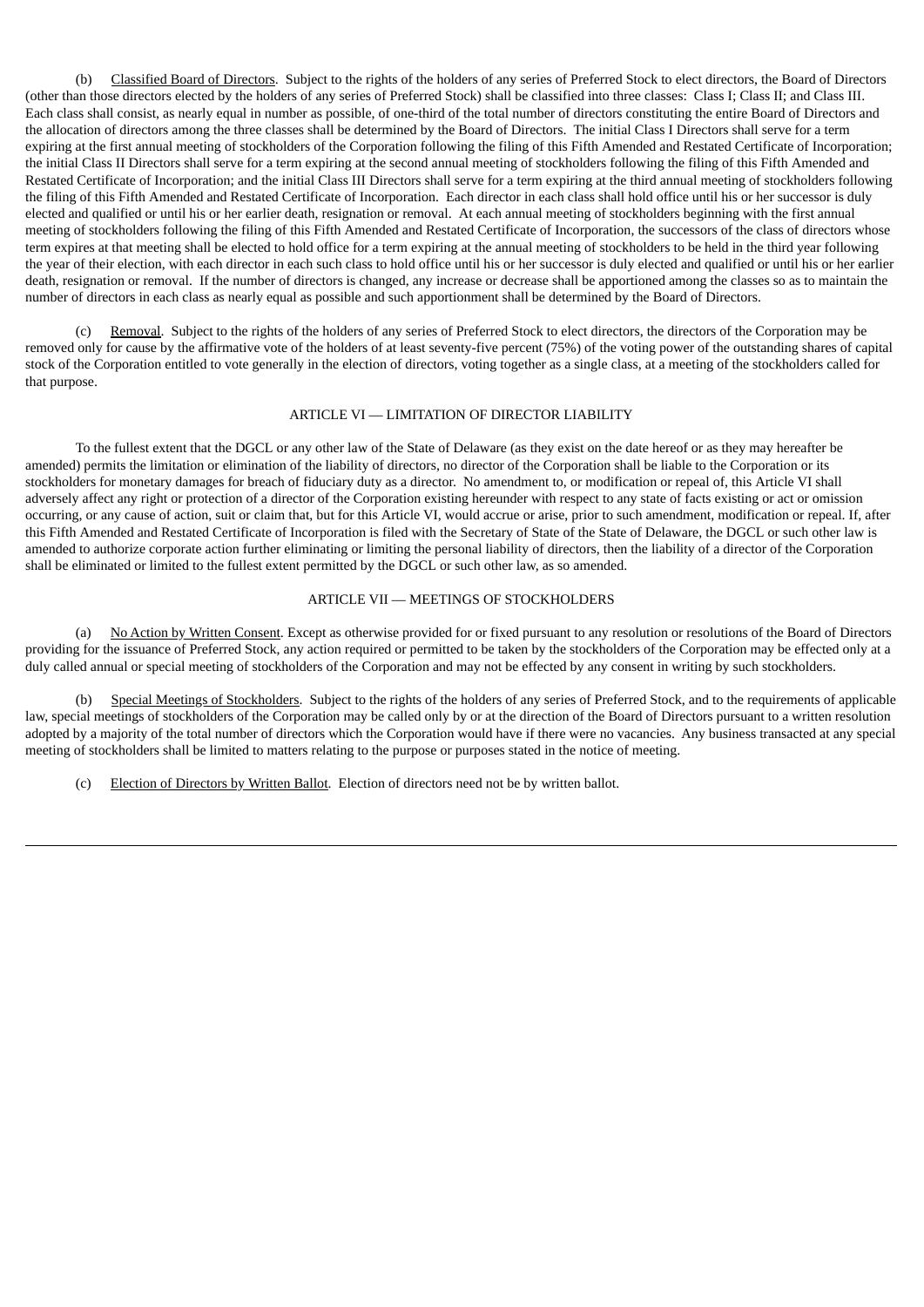## ARTICLE VIII — AMENDMENTS TO THE CERTIFICATE OF INCORPORATION AND BYLAWS

(a) Bylaws. In furtherance and not in limitation of the powers conferred by law, the Board of Directors is expressly authorized to make, alter, amend or repeal the bylaws of the Corporation subject to the power of the stockholders of the Corporation entitled to vote with respect thereto to make, alter, amend or repeal the bylaws; provided, that with respect to the powers of stockholders entitled to vote with respect thereto to make, alter, amend or repeal the bylaws, in addition to any other vote otherwise required by law, the affirmative vote of the holders of at least seventy-five percent (75%) of the voting power of the outstanding shares of capital stock of the Corporation entitled to vote with respect thereto, voting together as a single class, shall be required to make, alter, amend or repeal the bylaws of the Corporation.

(b) Amendments to the Certificate of Incorporation. The Corporation reserves the right to amend, alter, change or repeal any provision contained in this Fifth Amended and Restated Certificate of Incorporation in the manner now or hereafter prescribed by the DGCL, and all rights conferred upon stockholders herein are granted subject to this reservation. Notwithstanding anything to the contrary contained in this Fifth Amended and Restated Certificate of Incorporation, and notwithstanding that a lesser percentage may be permitted from time to time by applicable law, no provision of Article IV, Article V, Article VI, paragraphs (a) and (b) of Article VII and Article VIII may be altered, amended or repealed in any respect, nor may any provision or bylaw inconsistent therewith be adopted, unless, in addition to any other vote required by this Fifth Amended and Restated Certificate of Incorporation or otherwise required by law, such alteration, amendment, repeal or adoption is approved by the affirmative vote of the holders of at least seventy-five percent (75%) of the voting power of the outstanding shares of capital stock of the Corporation entitled to vote generally in the election of directors, voting together as a single class, at a meeting of the stockholders called for that purpose.

## ARTICLE IX — EXCLUSIVE JURISDICTION FOR CERTAIN ACTIONS

Exclusive Forum. Unless the Board of Directors or one of its committees otherwise approves, in accordance with Section 141 of the DGCL, this Fifth Amended and Restated Certificate of Incorporation and the bylaws of the Corporation, the selection of an alternate forum, the Court of Chancery of the State of Delaware (or, if the Court of Chancery of the State of Delaware does not have jurisdiction, the Superior Court of the State of Delaware or, if the Superior Court of the State of Delaware also does not have jurisdiction, the United States District Court for the District of Delaware) shall, to the fullest extent permitted by applicable law, be the sole and exclusive forum for (i) any derivative action or proceeding brought on behalf of the Corporation, (ii) any action asserting a claim of breach of a fiduciary duty owed by any director, officer or other employee of the Corporation to the Corporation or the Corporation's stockholders, (iii) any action asserting a claim against the Corporation arising pursuant to any provision of the DGCL, this Fifth Amended and Restated Certificate of Incorporation or the bylaws of the Corporation, (iv) any action to interpret, apply, enforce or determine the validity of this Fifth Amended and Restated Certificate of Incorporation or the bylaws of the Corporation or (v) any action asserting a claim against the Corporation governed by the internal affairs doctrine (each a "Covered Proceeding").

(b) Personal Jurisdiction. If any action the subject matter of which is a Covered Proceeding is filed in a court other than the Court of Chancery of the State of Delaware, or, where permitted in accordance with paragraph (a) above, the Superior Court of the State of Delaware or the United States District Court for the District of Delaware (each, a "Foreign Action"), in the name of any person or entity (a "Claiming Party") without the prior approval of the Board of Directors or one of its committees in the manner described in paragraph (a) above, such Claiming Party shall be deemed to have consented to (i) the personal jurisdiction of the Court of Chancery of the State of Delaware or, where applicable, the Superior Court of the State of Delaware and the United States District Court for the District of Delaware, in connection with any action brought in any such courts to enforce paragraph (a) above (an "Enforcement Action") and (ii) having service of process made upon such Claiming Party in any such Enforcement Action by service upon such Claiming Party's counsel in the Foreign Action as agent for such Claiming Party.